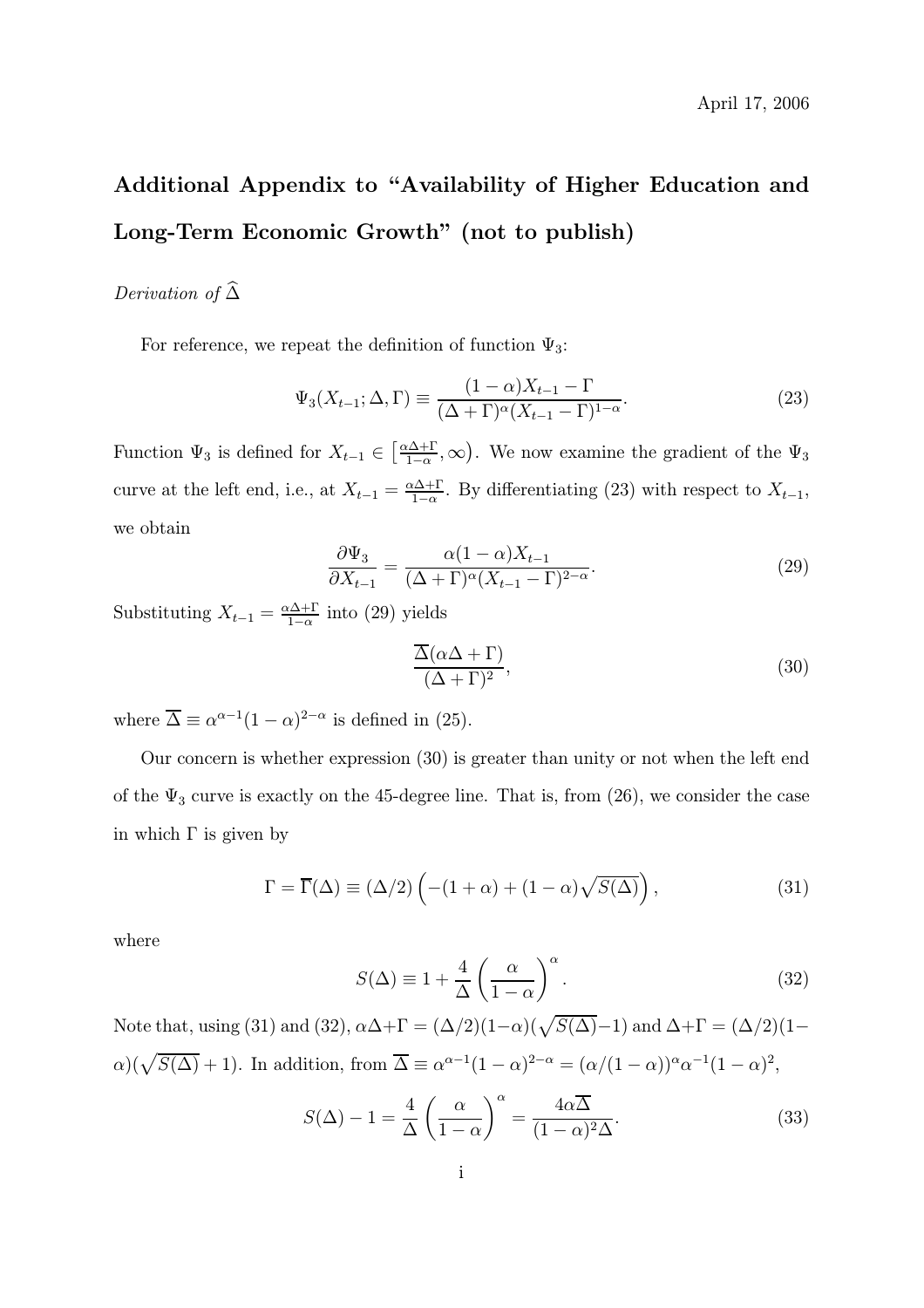Therefore, (30) can be simplified to

$$
\frac{\partial \Psi_3}{\partial X_{t-1}} = \frac{2\overline{\Delta}}{(1-\alpha)\Delta} \frac{\sqrt{S(\Delta)} - 1}{(\sqrt{S(\Delta)} + 1)^2}
$$

$$
= \frac{2\overline{\Delta}}{(1-\alpha)\Delta} \frac{(\sqrt{S(\Delta)} - 1)^3}{(S(\Delta) - 1)^2}
$$

$$
= \frac{(1-\alpha)^3(\sqrt{S(\Delta)} - 1)^3\Delta}{8\alpha^2\overline{\Delta}}.
$$
(34)

Define  $x \equiv (\overline{\Delta}/\Delta)^{1/3} > 0$ . Then condition  $\partial \Psi_3 / \partial X_{t-1} > 1$ , where the left hand side is given by (34), can be written as

$$
\frac{(1-\alpha)^3(\sqrt{S(\Delta)}-1)^3}{8\alpha^2}x^{-3} > 1
$$
  
\n
$$
\Leftrightarrow \sqrt{S(\Delta)} > 2\alpha^{2/3}(1-\alpha)^{-1}x + 1
$$
  
\n
$$
\Leftrightarrow S(\Delta) > 4\alpha^{4/3}(1-\alpha)^{-2}x^2 + 4\alpha^{2/3}(1-\alpha)^{-1}x + 1.
$$
\n(35)

Substituting (33) into condition (35) and dividing both hands by  $4\alpha(1-\alpha)^{-2}x$  gives

$$
x^2 - \alpha^{1/3}x - \alpha^{-1/3}(1 - \alpha) > 0.
$$
 (36)

The LHS of (36) represents a convex quadratic curve and, from  $\alpha \in (0,1)$ , its value is negative when  $x \to 0$  (recall that x is positive). Therefore, using the quadratic formula, (36) is equivalent to

$$
x > \alpha^{1/3} (1/2 + \sqrt{\alpha^{-1} - 3/4}). \tag{37}
$$

Substituting  $x \equiv (\overline{\Delta}/\Delta)^{1/3}$  into (37) shows that condition (37) is equivalent to

$$
\Delta < \left(3/2 - \alpha + \sqrt{\alpha^{-1} - 3/4}\right)^{-1} \overline{\Delta} \equiv \widehat{\Delta}.
$$

Proof of Proposition 1

The  $\Psi_3$  curve becomes tangential to the 45-degree line at X if and only if the  $(\Gamma, X)$ pair is a solution to the simultaneous equations:

$$
\Psi_3(X; \Delta, \Gamma) = X \quad \text{and} \quad \Psi'_3(X; \Delta, \Gamma) = 1. \tag{38}
$$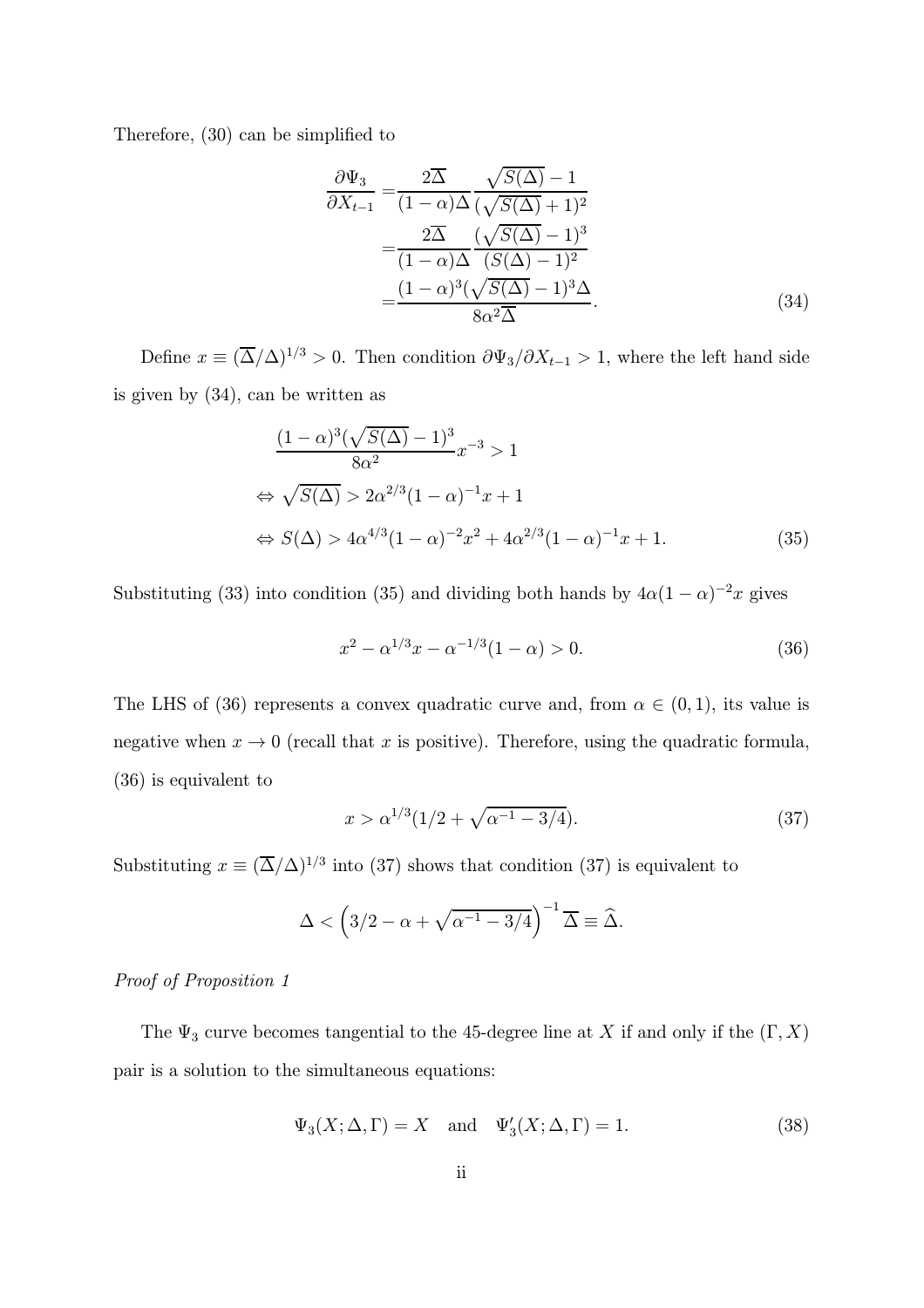Substituting (23) and (29) into (38) and then dividing each side of the second equation by the corresponding side of the first equation, we have

$$
f(X; \Gamma) \equiv (1 - \alpha)^2 X^2 - (2 - \alpha) X \Gamma + \Gamma^2 = 0.
$$
 (39)

Because  $f(\Gamma/(1-\alpha); \Gamma) = -\alpha \Gamma^2/(1-\alpha) < 0$  and because function f is a convex quadratic function, the solution to equation (39) such that  $X \ge \frac{\alpha \Delta + \Gamma}{1 - \alpha} \ge \Gamma/(1 - \alpha)$  is unique.<sup>29</sup>

Denote this solution by  $X = \xi_1(\alpha)\Gamma$ , where  $\xi_1(\alpha)$  is a positive constant that depends only on  $\alpha$ . Using this result, we can eliminate X from the equation  $\Psi'_{3}(X;\Delta,\Gamma) = 1$  to get

$$
\xi_2(\alpha)\Gamma^{-\frac{1-\alpha}{\alpha}} - \Delta = \Gamma,\tag{40}
$$

where  $\xi_2(\alpha)$  is another positive constant that also depends only on  $\alpha$ . When viewed as a function of Γ, the left hand side is monotonically decreasing and ranges between  $-\Delta$  and  $\infty$  while the right hand side is simply a 45-degree line. Thus, there is a unique positive value of  $\Gamma$  that satisfies equation (40). For each  $\Delta < \widehat{\Delta}$ , this solution gives  $\widehat{\Gamma}(\Delta)$  since it and  $X = \xi_1(\alpha)\Gamma$  satisfy the simultaneous equations in (38). By totally differentiating both sides of equation (40), keeping  $\alpha$  constant, we get

$$
\widehat{\Gamma}'(\Delta) = \frac{d\Gamma}{d\Delta} = -\frac{1}{1 + \xi_2(\alpha)((1 - \alpha)/\alpha)\Gamma^{-1/\alpha}} \in (-1, 0).
$$

The following confirms that  $\lim_{\Delta\to\hat{\Delta}} \widehat{\Gamma}(\Delta) = \overline{\Gamma}(\widehat{\Delta})$ . When  $\Delta = \widehat{\Delta}$  and  $\Gamma = \overline{\Gamma}(\widehat{\Delta})$ , the left end of the  $\Psi_3$  curve (i.e. at  $X = \frac{\alpha \Delta + \Gamma}{1 - \alpha}$ ) is exactly on the 45-degree curve and its gradient is unity.<sup>30</sup> This means that  $(X, \Gamma) = (\frac{\alpha \Delta + \Gamma}{1 - \alpha}, \overline{\Gamma}(\widehat{\Delta}))$  is a solution to (38) when  $\Delta = \hat{\Delta}$ . Since the solution to (38) changes continuously with respect to  $\Delta$  in the neighborhood of  $\widehat{\Delta}$ , the value of  $\widehat{\Gamma}(\Delta)$ , which is a solution to (38) for the case of  $\Delta < \widehat{\Delta}$ , approaches  $\overline{\Gamma}(\widehat{\Delta})$  as  $\Delta \to \widehat{\Delta}$ .

<sup>&</sup>lt;sup>29</sup>Function  $\Psi_3$  is defined only for  $X \geq \frac{\alpha \Delta + \Gamma}{1 - \alpha}$ .

<sup>&</sup>lt;sup>30</sup>This follows from the definitions of  $\overline{\Gamma}(\Delta)$  and  $\hat{\Delta}$  in (26) and (28).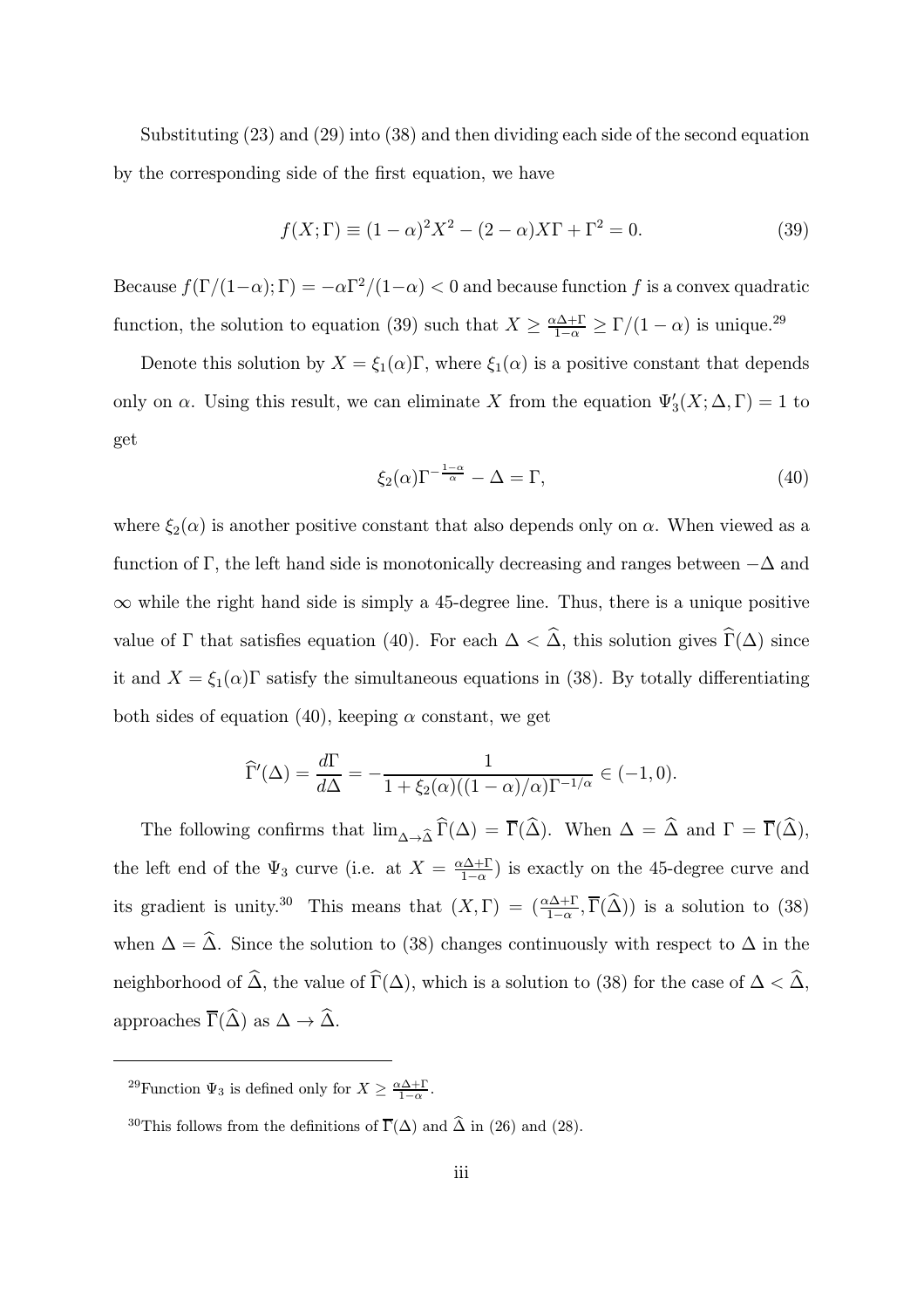## Proof of Propositions 2 and 3

We prove the propositions by constructing four lemmas in turn. The first one shows that as long as the economy stays in the AK regime,  $X_t$  converges to  $X^{**}(\Delta).^{31}$ 

**Lemma 1.** Suppose that there exists some  $T \geq 0$  such that  $X_t$  follows dynamics  $X_{t+1} =$  $\Psi_2(X_t; \Delta)$  for all  $t \geq T$ . Then  $X_t$  converges to  $X^{**}(\Delta)$ .

*Proof.* Function  $\Psi_2(X_t; \Delta)$  is defined by (22). Let us define a new function  $\Phi$  by

$$
\Phi(X;\Delta) \equiv \Psi_2(\Psi_2(X;\Delta); \Delta) = \left(\frac{\alpha}{1-\alpha}\right)^{\alpha} \left[1 - \frac{\left(\frac{\alpha}{1-\alpha}\right)^{\alpha}}{X + \Delta + \left(\frac{\alpha}{1-\alpha}\right)^{\alpha}}\right].
$$
 (41)

It is easy to confirm that  $\Phi(X;\Delta)$  is both strictly increasing and strictly concave on domain  $X > 0$ , with  $\Phi(0; \Delta) > 0$  and  $\lim_{X \to \infty} \Phi'(X; \Delta) = 0$ . Also, note that  $X^{**}(\Delta)$ must be a fixed point of  $\Phi(X;\Delta)$  since it is a fixed point of  $\Psi_2(X;\Delta)$ . These facts are sufficient to conclude that  $\Phi(X; \Delta) > X$  for  $0 < X < X^{**}(\Delta)$  and  $\Phi(X; \Delta) < X$  for  $X>X^{**}(\Delta)$  and that the dynamics  $X_{t+2} = \Phi(X_t; \Delta)$  is globally stable. Thus, both the odd-numbered and even-numbered elements in the sequence  $\{X_t\}$  converge to  $X^{**}(\Delta)$ , which implies that the sequence  $\{X_t\}$  itself converges to  $X^{**}(\Delta)$ .  $\Box$ 

Using this lemma, we can show that there is an interval from which  $X_t$  always converges to  $X^{**}(\Delta)$ .

**Lemma 2.** Suppose that  $\Delta \leq \overline{\Delta}$  and  $\Gamma \geq \overline{\Gamma}(\Delta)$ . Define intervals  $J_1(\Delta)$  and  $J_2(\Delta, \Gamma)$  by

$$
J_1(\Delta) = \left[ \frac{\alpha \Delta}{1 - \alpha}, \Psi_2 \left( \frac{\alpha \Delta}{1 - \alpha}; \Delta \right) \right],
$$
  

$$
J_2(\Delta, \Gamma) = \left[ \Psi_2 \left( \frac{\alpha (\Delta + \Gamma)}{1 - \alpha}; \Delta \right), \frac{\alpha (\Delta + \Gamma)}{1 - \alpha} \right].
$$

Then,

 ${}^{31}X^{**}(\Delta) \equiv (\alpha \Delta + \overline{\Gamma}(\Delta))/(1 - \alpha)$  is the unique solution to  $\Psi_2(X; \Delta) = X$ .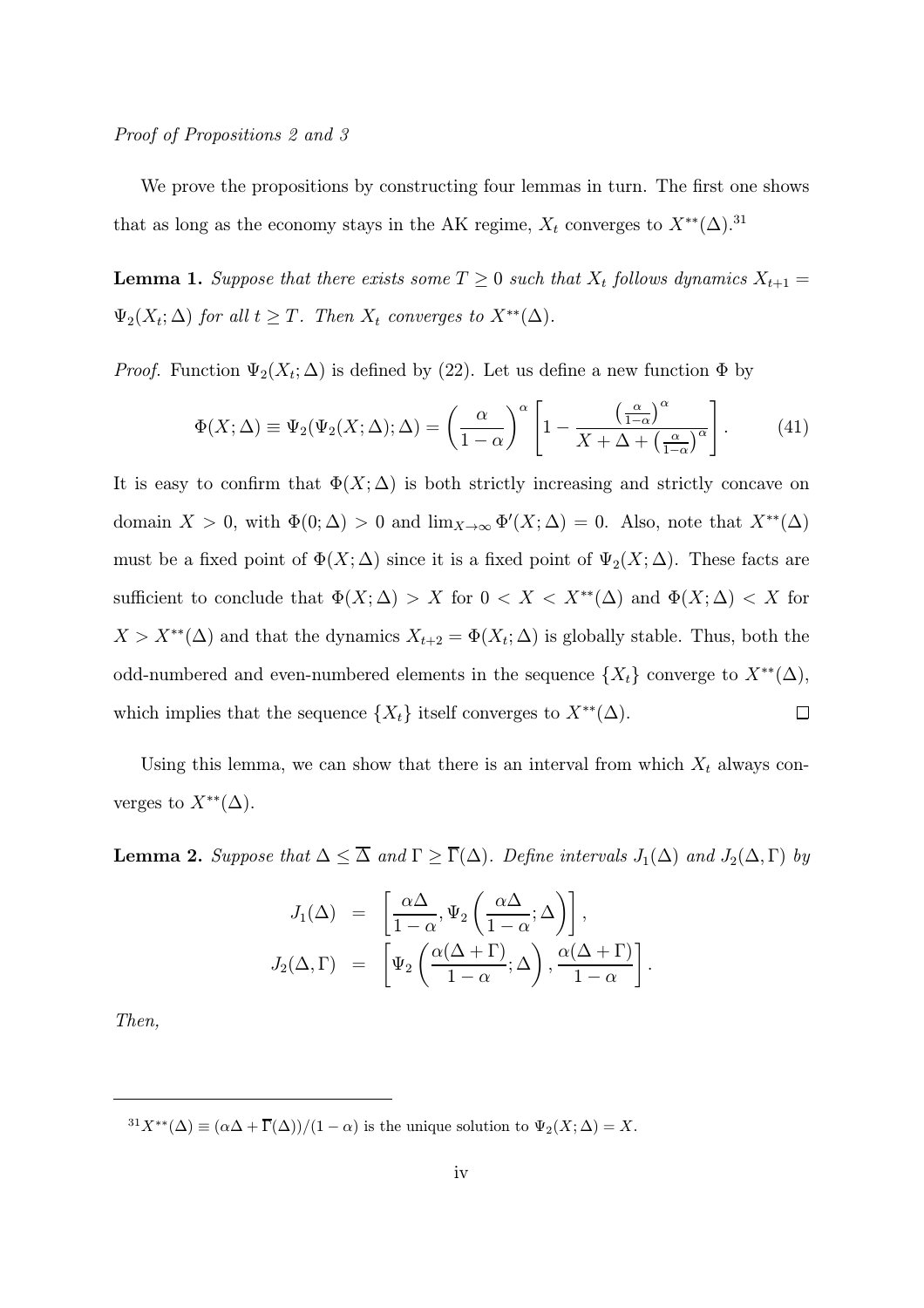- a. Either  $\Psi_2(\alpha\Delta/(1-\alpha);\Delta) < (\alpha\Delta+\Gamma)/(1-\alpha)$  or  $\Psi_2((\alpha\Delta+\Gamma)/(1-\alpha);\Delta) >$  $\alpha\Delta/(1-\alpha)$  holds. (This means either  $J_1(\Delta)$  or  $J_2(\Delta,\Gamma)$  is contained in the AK regime.)
- b. Suppose that  $\Psi_2(\alpha\Delta/(1-\alpha);\Delta) < (\alpha\Delta+\Gamma)/(1-\alpha)$  (i.e.,  $J_1(\Delta,\Gamma)$  is contained in the AK regime). Then, if  $X_T \in J_1(\Delta)$  for some  $T \geq 0$ ,  $X_t$  converges to  $X^{**}(\Delta)$ .
- c. Suppose that  $\Psi_2(\alpha(\Delta + \Gamma)/(1-\alpha); \Delta) > \alpha\Delta/(1-\alpha)$  (i.e.,  $J_2(\Delta, \Gamma)$  is contained in the AK regime). Then, if  $X_T \in J_2(\Delta, \Gamma)$  for some  $T \geq 0$ ,  $X_t$  converges to  $X^{**}(\Delta)$ .

*Proof. a.* Suppose that both  $\Psi(\alpha\Delta/(1-\alpha);\Delta) \geq (\alpha\Delta + \Gamma)/(1-\alpha)$  and  $\Psi(\alpha(\Delta +$  $\Gamma/(1-\alpha);\Delta) \leq \alpha\Delta/(1-\alpha)$  hold. Then, using these inequalities and the fact that  $\Psi_2$  is decreasing, we have  $\Phi(\alpha\Delta/(1-\alpha);\Delta) = \Psi_2(\Psi_2(\alpha\Delta/(1-\alpha);\Delta);\Delta) \leq \Psi_2((\alpha\Delta +$  $\Gamma$ /(1 –  $\alpha$ );  $\Delta$ )  $\leq \alpha \Delta/(1-\alpha)$ . However, since  $\alpha \Delta/(1-\alpha) < X^{**}(\Delta)$ , this contradicts the property that  $\Phi(X; \Delta) > X$  for all  $X < X^{**}(\Delta)$ .

b. Since  $J_1(\Delta,\Gamma)$  is contained in the AK regime,  $\Psi(X;\Delta) = \Psi_2(X;\Delta)$  for all  $X \in$  $J_1(\Delta)$ . Recall that the unique steady state of mapping  $\Phi$ , i.e.,  $X^{**}(\Delta)$ , is an element of  $[\alpha\Delta/(1-\alpha),(\alpha\Delta+\Gamma)/(1-\alpha)]$  from  $\Delta \leq \overline{\Delta}$  and  $\Gamma \geq \overline{\Gamma}(\Delta).^{32}$  From this and the stability of function  $\Phi$  as proven in Lemma 1, we have  $\Psi_2(\Psi_2(\alpha\Delta/(1-\alpha);\Delta))$  =  $\Phi(\alpha\Delta/(1-\alpha);\Delta) \geq \alpha\Delta/(1-\alpha)$ . Since  $\Psi_2$  is monotonic, this means whenever  $X_T$  is contained in  $J_1(\Delta)$ ,  $X_{T+1}$  is also contained in  $J_1(\Delta)$ . By iterating this argument, it is shown that  $X_t$  stays within  $J_1(\Delta)$  for all  $t \geq T$  and thus converges to  $X^{**}(\Delta)$  by Lemma 1.

c. Since  $J_2(\Delta,\Gamma)$  is contained in the AK regime,  $\Psi(X;\Delta) = \Psi_2(X;\Delta)$  for all  $X \in$  $J_2(\Delta,\Gamma)$ . Then, we can show  $X_t \in J_2(\Delta,\Gamma)$  for all  $t \geq T$  in the same way as above using  $\Psi_2(\Psi_2((\alpha \Delta + \Gamma)/(1-\alpha); \Delta); \Delta) = \Phi((\alpha \Delta + \Gamma)/(1-\alpha); \Delta) \leq (\alpha \Delta + \Gamma)/(1-\alpha).$  $\Box$ 

We can also show that the economy cannot stay in the Solow regime or in the modified

<sup>&</sup>lt;sup>32</sup>See the definitions of  $\overline{\Delta}$  and  $\overline{\Gamma}$  in (25) and (26).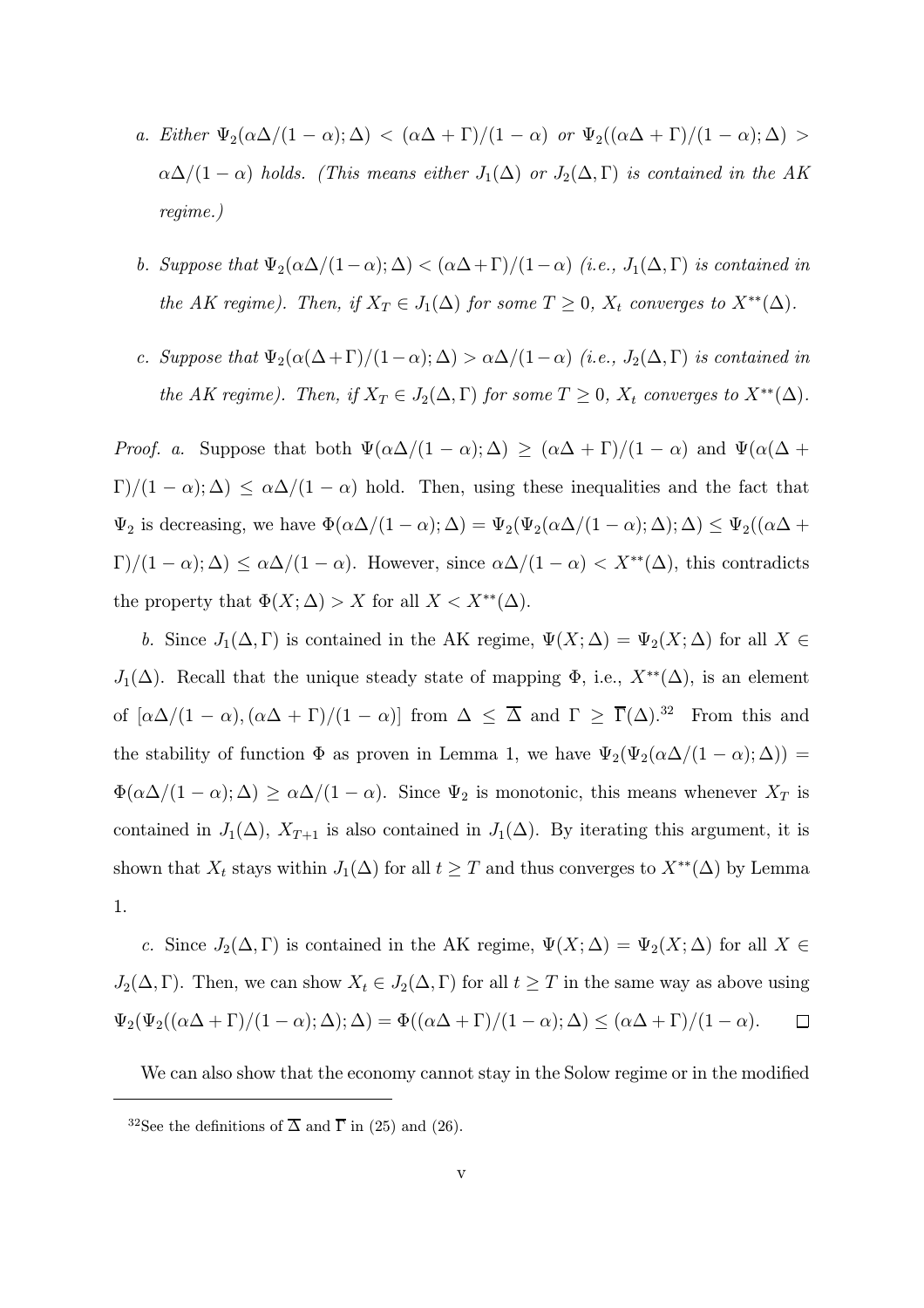Solow regime forever without converging to  $X^{**}(\Delta)$ , unless  $X_t$  exceed  $X^{***}_{S}(\Delta,\Gamma)$  at some point in time.<sup>33</sup>

**Lemma 3.** Suppose that  $\Delta \leq \overline{\Delta}$  and  $\Gamma \geq \overline{\Gamma}(\Delta)$ . Define  $\overline{I}_3$  by

$$
\overline{I}_3 = \begin{cases} X_s^{***}(\Delta, \Gamma) & \text{if } \Delta < \widehat{\Delta} \text{ and } \Gamma \in [\overline{\Gamma}(\Delta), \widehat{\Gamma}(\Delta)], \\ \infty & \text{otherwise,} \end{cases}
$$
(42)

and intervals  $I_1$ ,  $I_2$  and  $I_3$ , respectively, by

$$
I_1 = \left(0, \frac{\alpha \Delta}{1 - \alpha}\right), I_2 = \left(\frac{\alpha \Delta}{1 - \alpha}, \frac{\alpha \Delta + \Gamma}{1 - \alpha}\right), I_3 = \left[\frac{\alpha \Delta + \Gamma}{1 - \alpha}, \overline{I}_3\right). \tag{43}
$$

Then,

- a. If  $\Delta = \overline{\Delta}$  and  $X_T \in I_1$  for some  $T \geq 1$ ,  $X_t$  converges to  $X^{**}(\Delta)$ . Otherwise,  $X_t$ cannot stay within  $I_1$  forever.
- b. If  $\Gamma = \overline{\Gamma}(\Delta)$  and  $X_T \in I_3$  for some  $T \geq 1$ ,  $X_t$  converges to  $X^{**}(\Delta)$ . Otherwise,  $X_t$ cannot stay within  $I_3$  forever.

*Proof.* a. Note that  $\Psi(X; \Delta) \geq X$  holds for all  $X \in I_1$ , where the equality holds only when  $\Delta = \overline{\Delta}$  and X is at the right end of  $I_1$ . Since the right end of  $I_1$  is closed and  $\Psi$ is continuous,  $X_t$  gets out of  $I_1$  in finite periods if  $\Delta < \overline{\Delta}$ . If  $\Delta = \overline{\Delta}$ ,  $X_t$  converges to the upper end of  $I_1$ , that is,  $\alpha\overline{\Delta}/(1-\alpha)$ , which coincides with  $X^{**}(\Delta)$  in this case since  $\overline{\Gamma}(\overline{\Delta})=0.$ 

b. Note that  $\Psi(X; \Delta) \leq X$  holds for all  $X \in I_3$ , where the equality holds only when  $\Gamma = \overline{\Gamma}(\Delta)$  and X is at the left end of  $I_3$ . Since the left end of  $I_3$  is closed and  $\Psi$  is continuous,  $X_t$  gets out of  $I_3$  in finite periods if  $\Gamma > \overline{\Gamma}(\Delta)$ . If  $\Gamma = \overline{\Gamma}(\Delta)$ ,  $X_t$  converges to the lower end of  $I_3$ , that is,  $(\alpha \Delta + \overline{\Gamma}(\Delta))/(1 - \alpha)$ , which is  $X^{**}(\Delta)$ .  $\Box$ 

 ${}^{33}X_5^{***}(\Delta,\Gamma)$  and  $X_L^{***}(\Delta,\Gamma)$  are respectively the smaller and the larger roots of equation  $\Psi_3(X;\Delta,\Gamma)=X.$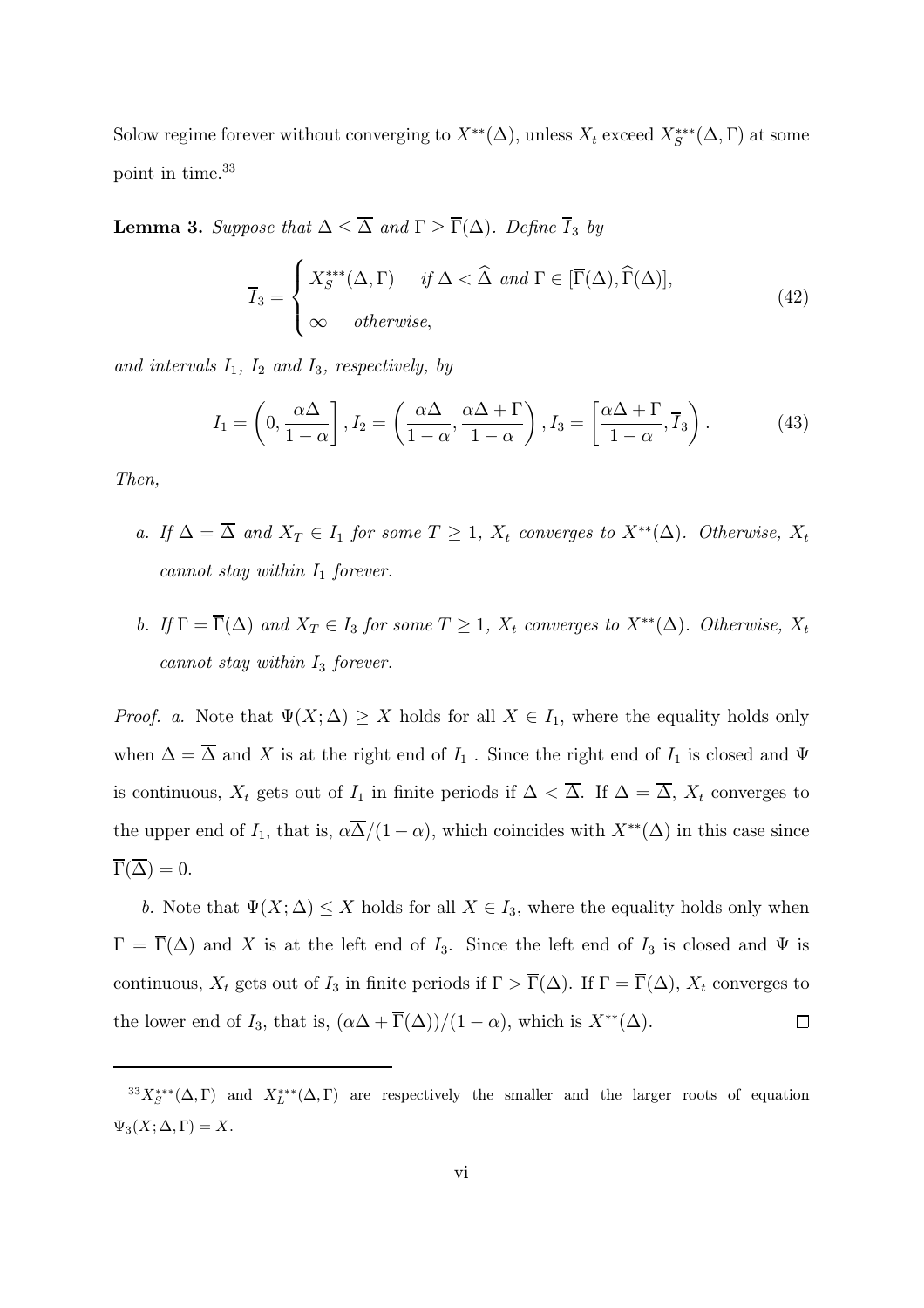Combining these three lemmas, we can prove that  $X_t$  will converge to  $X^{**}(\Delta)$  as long as it does not exceed  $\overline{I}_3$ .

**Lemma 4.** Suppose that  $\Delta \leq \overline{\Delta}$  and  $\Gamma \geq \overline{\Gamma}(\Delta)$ , and that there is some  $T \geq 0$  such that  $X_t < \overline{I}_3$  for all  $t \geq T$ . Then,  $X_t$  converges to  $X^{**}(\Delta)$ .

*Proof.* We prove this lemma by reduction to absurdity. Suppose that  $X_t < \overline{I}_3$  for all  $t \geq T$  and that  $X_t$  does not converges to  $X^{**}(\Delta)$ . Then, the above three lemmas say that  $X_t$  cannot stay either within  $I_1$ ,  $I_2$  or  $I_3$  forever. When  $\Psi_2(\alpha\Delta/(1-\alpha);\Delta)$  <  $(\alpha \Delta + \Gamma)/(1 - \alpha)$ ,  $X_t$  cannot move from  $I_1 \cup I_2$  to  $I_3$ . This implies that there exist some  $T' \geq T$  such that  $X_{T'} \in I_1$  and  $X_{T'+1} \in I_2$ . This means  $X_{T'+1} \in J_1(\Delta)$  and hence  $X_t$ will converge to  $X^{**}(\Delta)$ , a contradiction. When  $\Psi_2(\alpha\Delta/(1-\alpha);\Delta) \geq (\alpha\Delta+\Gamma)/(1-\alpha)$ , Lemma 2 shows that  $\Psi_2((\alpha\Delta + \Gamma)/(1-\alpha); \Delta) > \alpha\Delta/(1-\alpha)$  must hold. In this case,  $X_t$  cannot move from  $I_2 \cup I_3$  to  $I_1$ , which implies there exist some  $T'' \geq T$  such that  $X_{T''} \in I_3$  and  $X_{T''+1} \in I_2$ . This means  $X_{T''+1} \in J_2(\Delta, \Gamma)$  and hence  $X_t$  will converge to  $X^{**}(\Delta)$ , anther contradiction.  $\Box$ 

Now, we are ready to prove Propositions 2 and 3.

Proof of Proposition 2. When either ' $\Delta < \hat{\Delta}$  and  $\Gamma > \hat{\Gamma}(\Delta)$ ' or ' $\Delta \in [\hat{\Delta}, \overline{\Delta}]$  and  $\Gamma \geq$  $\overline{\Gamma}(\Delta)$ ' hold,  $\overline{I}_3$  becomes  $\infty$ . Thus,  $X_t < \overline{I}_3$  holds for all  $t \geq 0$ , which means  $X_t$  converges to  $X^{**}(\Delta)$  by Lemma 4.  $\Box$ 

Proof of Proposition 3. Let us start from the most obvious claim.

c. This can be easily confirmed from the graph of  $\Psi_3$ .

a. If  $X_t < X_s^{***}(\Delta, \Gamma)$  holds for all  $t \geq 1$ , then  $X_t$  converges to  $X^{**}(\Delta)$  from Lemma 4. Consider the remaining case, where some  $T \geq 0$  exist such that  $X_T \geq X_S^{***}(\Delta,\Gamma)$ . If  $X_T > X_S^{***}(\Delta,\Gamma)$ , then  $X_t$  converges to  $X_L^{***}(\Delta,\Gamma)$  by claim c. of this proposition. If  $X_T$  exactly coincides with  $X_S^{***}(\Delta,\Gamma)$ , then  $X_t$  stays there forever.